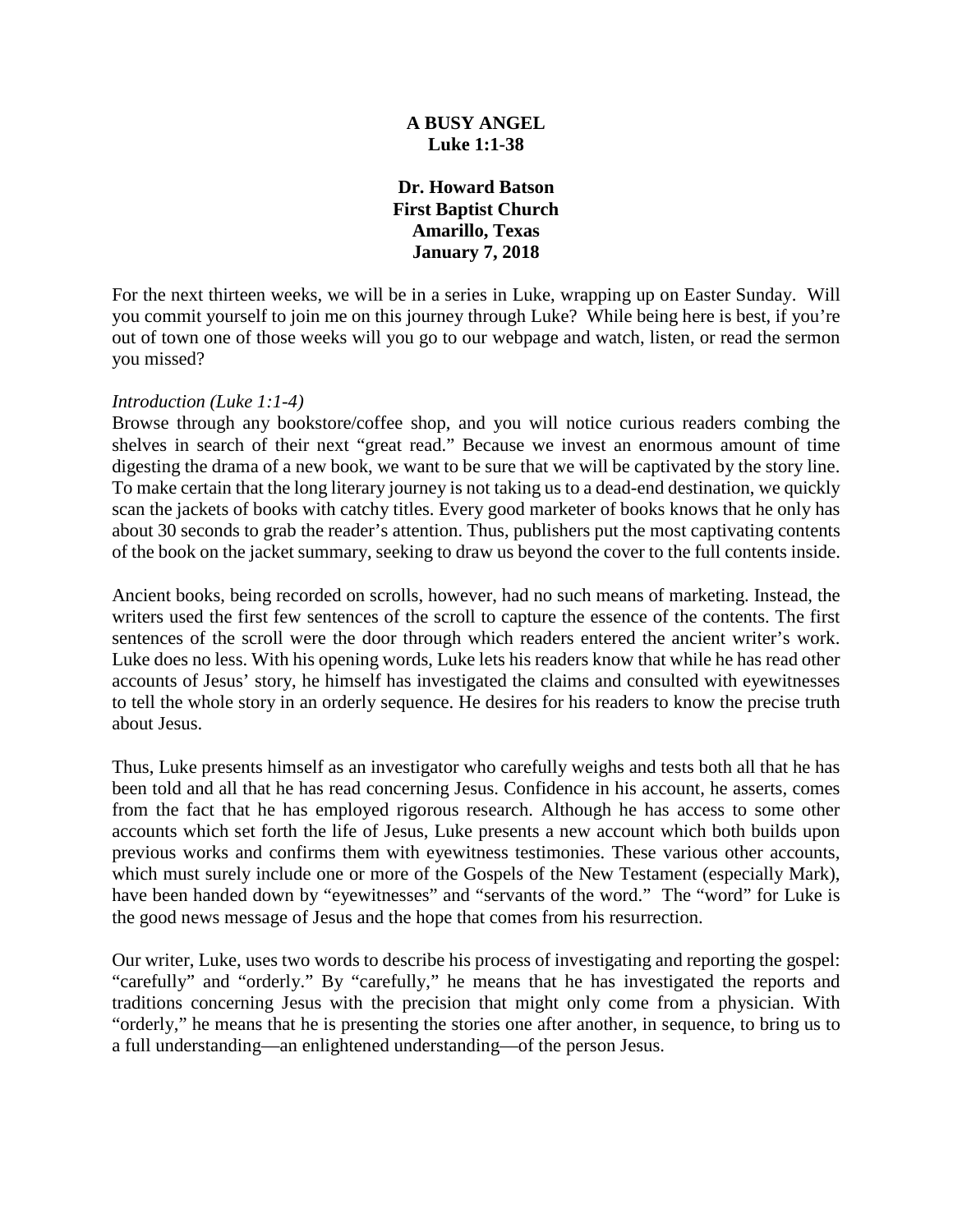Theophilus is the one to whom Luke writes. While some speculate that Theophilus is only a symbolic name simply meaning "lover of God," it seems quite clear that Luke is writing to a real person, perhaps even the patron who has borne the expenses of writing and distributing Luke's carefully researched, orderly account. It is not just any Theophilus to whom Luke writes, but, rather, "most excellent Theophilus." This title indicates that Luke is writing to a person with advanced status, perhaps even a Roman political official. While Theophilus has already received some instruction in faith, he is missing some of the key ingredients necessary to fully understand the place of Jesus in the plan of God.

## **I. From the barren, John will be born (Luke 1:5-25)**

## *A childless, elderly couple (1:5-7)*

With verse 5, we begin to move into Luke's "orderly account," as he orients us as to the specific time and place for God's plan. Although his echoes of the Old Testament remind us that the story of God's love for his people is much older than "the days of Herod," he uses this description to locate his reader during the period of 37-4 BCand in a specific place, Herod's domain—Galilee, Judea, Samaria, and beyond.

The first character named in Luke's dramatic account is "a certain priest named Zacharias." More specifically, Zacharias belongs to "the division of Abijah," the eighth of twenty-four priestly orders. The couple is particularly distinguished by the fact that the wife, Elizabeth, also has a priestly heritage. Declaring their priestly stock and proclaiming them to be righteous, Luke wants to win our hearts for the two humble characters.

The first tragedy of Luke's drama emerges; despite their priestly positions and righteous walk with God, Zacharias and Elizabeth are childless and too old to have any hope for a forthcoming son.

Luke's opening saga echoes back to previous barren couples from the Old Testament story— Abraham and Sarah (Genesis 11:30, Isaac), Jacob and Rachel (Genesis 30:22-24, Joseph), Manoah and his wife (Judges 13:2-25, Sampson), and Elkanah and Hannah (1 Samuel 1:1-20, Samuel). Knowing the storyline from the couples of old, we are ready to expect God to step in and bring the barrenness to an end.

### *A once-in-a-lifetime opportunity (1:8-10)*

Customarily, the daily duties of the priests were allocated based upon the casting of lots, based upon "the drawing of straws." Using random selection increased the certainty that God was in control, rather than human design. We, therefore, can be sure that Zacharias' selection was no "arbitrary decision," but, rather, nothing less than the work of the hand of God. Being divinely selected to offer the incense, Zacharias would come as close to the presence of God as any person other than the high priest on the Day of Atonement—the one day each year when the high priest entered the Holy of Holies.

Luke reminds us that the people were gathered in prayer as Zacharias entered the temple. As we follow Luke's orderly account, we will soon learn that when prayer occurs in Luke's Gospel, God acts as he hears the cries of his people.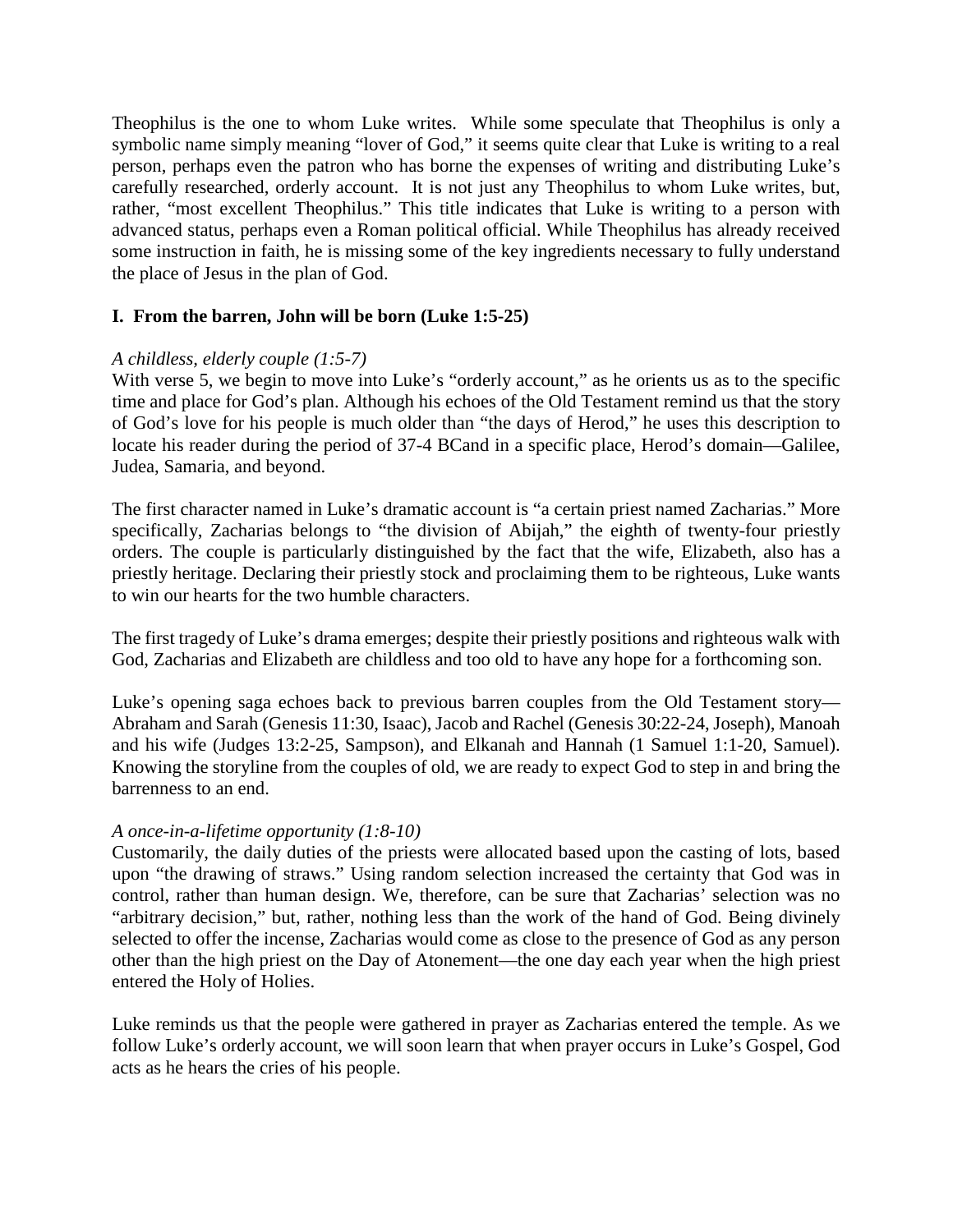### *A divine visitation (1:11-12)*

Suddenly, an angel of the Lord appears, standing to the right of the altar of incense. By mentioning the place of honor, the right side, and the altar, Luke is reminding us that this angelic visitation occurs in a sacred space, the sanctuary that connects heaven and earth. In this sacred space, God speaks through his messenger, who is later identified more specifically as Gabriel (v. 19, our very busy angel). As is common with men who encounter a holy presence, Zacharias is seized by fear (Isaiah 6:5; John 18:6).

### *A source of joy (1:13-14)*

The first words from the messenger of God in this Gospel are, "Fear not." The priest's prayer has been heard, and God, as usual, is taking action.

While Lisa seized the opportunity to name all of our children, giving me little more than veto power over colliding combinations like Gertrude Gladys or Beulah Bertha, in Zacharias' day, name giving was the sole right of the father (the good old days for dads). In this particular instance, it is the true father, God himself, who takes over the task of assigning this blessed boy his new name— John. The name, John, carries with it a message—"Yahweh is merciful." The messenger makes clear that not only will the parents rejoice over John's birth, but many will also be affected by his prophetic ministry.

### *Particulars about the prophet (1:15-17)*

In these verses, we learn more particulars about the elderly couple's surprise child. First, he will be great before the Lord, meaning he will do what is pleasing to the Lord. Second, he is to be controlled by the Holy Spirit and not by wine or intoxicating drink. Third, he is already filled with the Holy Spirit, even while he is in his mother's womb. Fourth, he will be the one to call many of Israel's sons back to their Lord. Fifth, he goes in the spirit and power of Elijah. Like Elijah before, John will bring a message of judgment and warning to a disobedient Israel.

### *Good news from the presence of God (1:18-20)*

You've heard of doubting Thomas, but what about prove-it-to-me Zacharias? Zacharias demands proof so that he can be certain of the impossible—an old woman and an old man shall have a son.

The once anonymous angel now proclaims his name, bearing his credentials. He is no less than Gabriel, the angel of Daniel 8-9, who is trusted by God to reveal divine mysteries. Gabriel's clearest credential, however, is the fact that he "stands in the presence of God." Thus, Gabriel speaks with nothing less than God's own voice. Gabriel, at last, reveals his true purpose: "To bring…good news."

While the "gospel" or the "good news" is used in a way that sets us up to receive the ultimate good news of the birth of Christ, more broadly the good news is the announcement of the in-breaking kingdom of God as it is realized in human history. Oddly enough, Zacharias' forced silence becomes the very sign that he sought, the proof he requested. With this sign comes the guarantee of God's full promise.

*Silence as a sign (1:21-23)*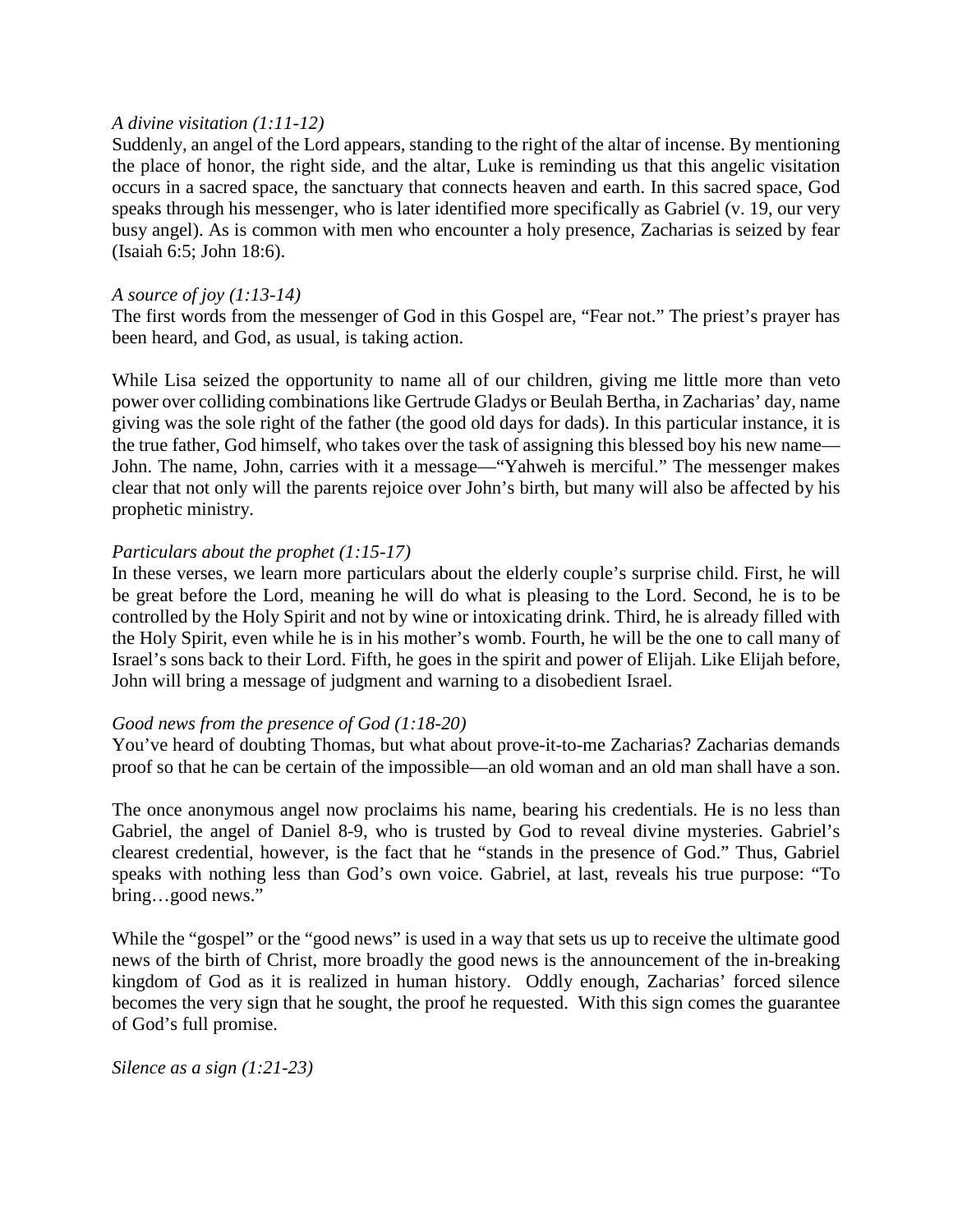Transitioning us from an angelic visitation on the inside of the temple sanctuary, Luke now takes us back to the praying people on the outside. Most likely, they feared that Zacharias' delay is the sign of his demise. The holy place (and holy God) was not to be trifled with, and one was always in danger of death when he came into the presence of the sacred (see Uzza's story, 1 Chronicles 13:9-10).

Perceiving the priest's inability to speak, the people assume at once that he has seen a vision. His being struck speechless, however, represents more than just a divine visitation; it also represents Zacharias' disbelief in the message delivered by Gabriel.

## *The fulfillment of a promise (1:24-25)*

In complete contradiction to her husband's hesitation, Elizabeth received God's favor with faith. Perhaps Luke is setting forth two possible responses to good news: a refusal to believe or a reception of God's favor. The forthcoming question in this Gospel is: How will Israel respond with Zacharias' disbelief or with Elizabeth's belief.

# **II. From a virgin, Jesus will be born (Luke 1:26-38)**

Following his orderly account, we arrive at the long-awaited place, the angelic proclamation that Mary will bear the very Son of God. The story of the second child is closely linked with the first. In fact, the "six months" ties the two stories together (see also 1:36). As Elizabeth's pregnancy progresses through six months of expectation, Mary begins her own journey, through the power of the Holy Spirit, in becoming a mother. Gabriel has been a very busy angel.

We see the similarities, but we must also remember that the two scenes are quite separate. Elizabeth is married and barren, hoping for a child. Mary, on the other hand, is still a virgin and has no such need or expectation.

While both the boys are seen as messengers of God, there is no doubt in this narrative which child is primary and which one is secondary. Elizabeth's child will come in the spirit and power of Elijah, preparing the people for the Lord (1:17). Mary's child, by comparison, is the Lord himself, the Son of the Most High God, whose kingdom will have no end (1:32-33).

## *A clear claim (1:26-27)*

Making sure there is no mistake, Luke makes a triple reference to Mary's state as a virgin (see v. 27 (2x) and v. 34 (1x)). The Jewish reader could not help but hear the echo of Isaiah 7:14, "Behold, a virgin shall conceive...." "Engaged" was a formal, legal agreement which required divorce to be broken. Sexual contact and co-habitation, however, must wait for marriage. Luke tells us Joseph is of the House of David to prepare us for what is to come (1:32-33).

### *A special task (1:28-30)*

Gabriel's opening words are proclaimed: "Hail, favored one!" As is often God's manner, he gives favor to one who has no real claim to status. He raises Mary up from a position of lowliness and chooses her to have a central role in salvation history. When Gabriel declares "the Lord is with you," he is using Old Testament language which refers to a person specifically chosen by God for